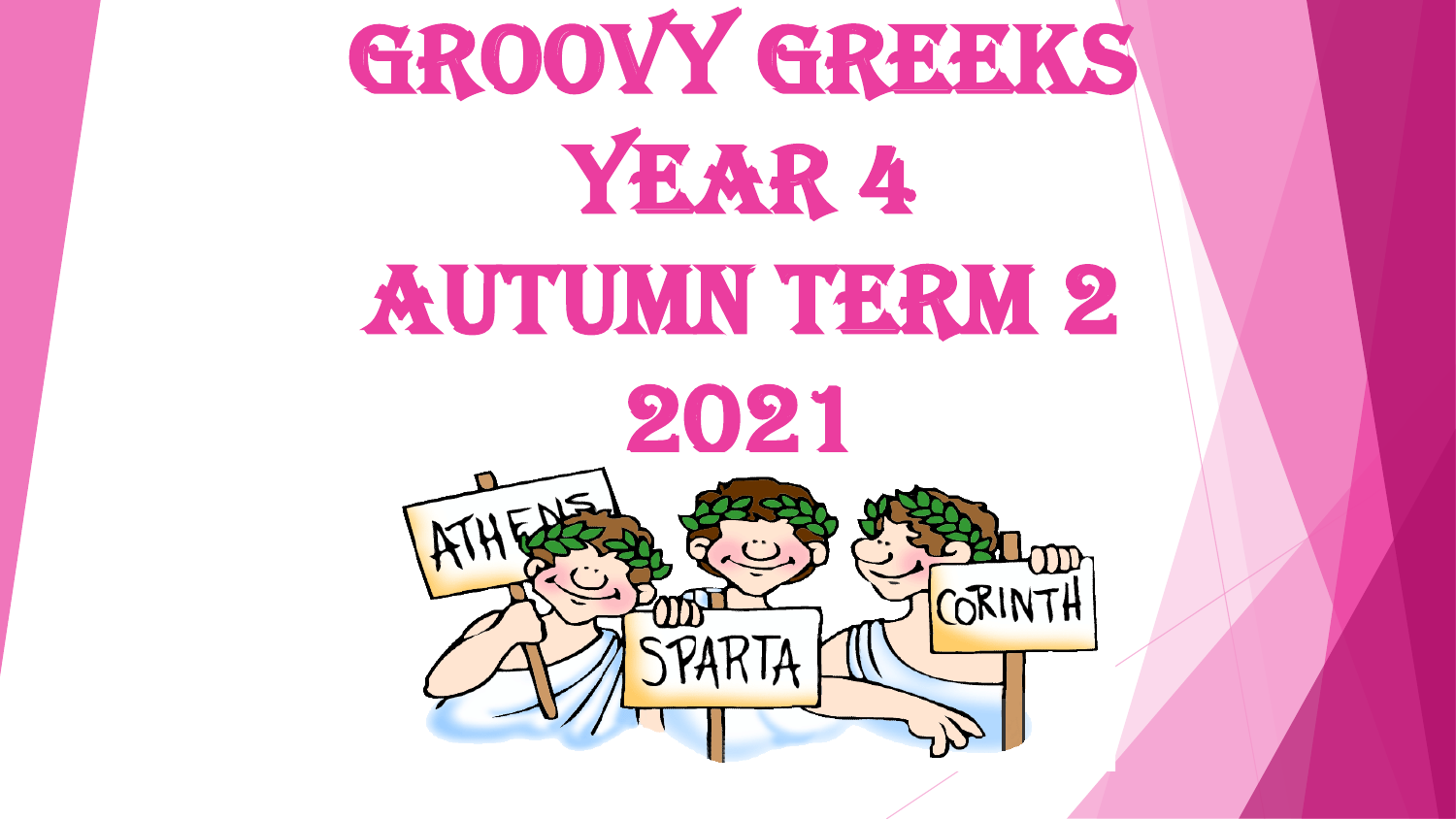#### Sparkling Starter GREEK GOD/GODDESS QUIZ



#### Fabulous Finish GROOVY GREEK POTS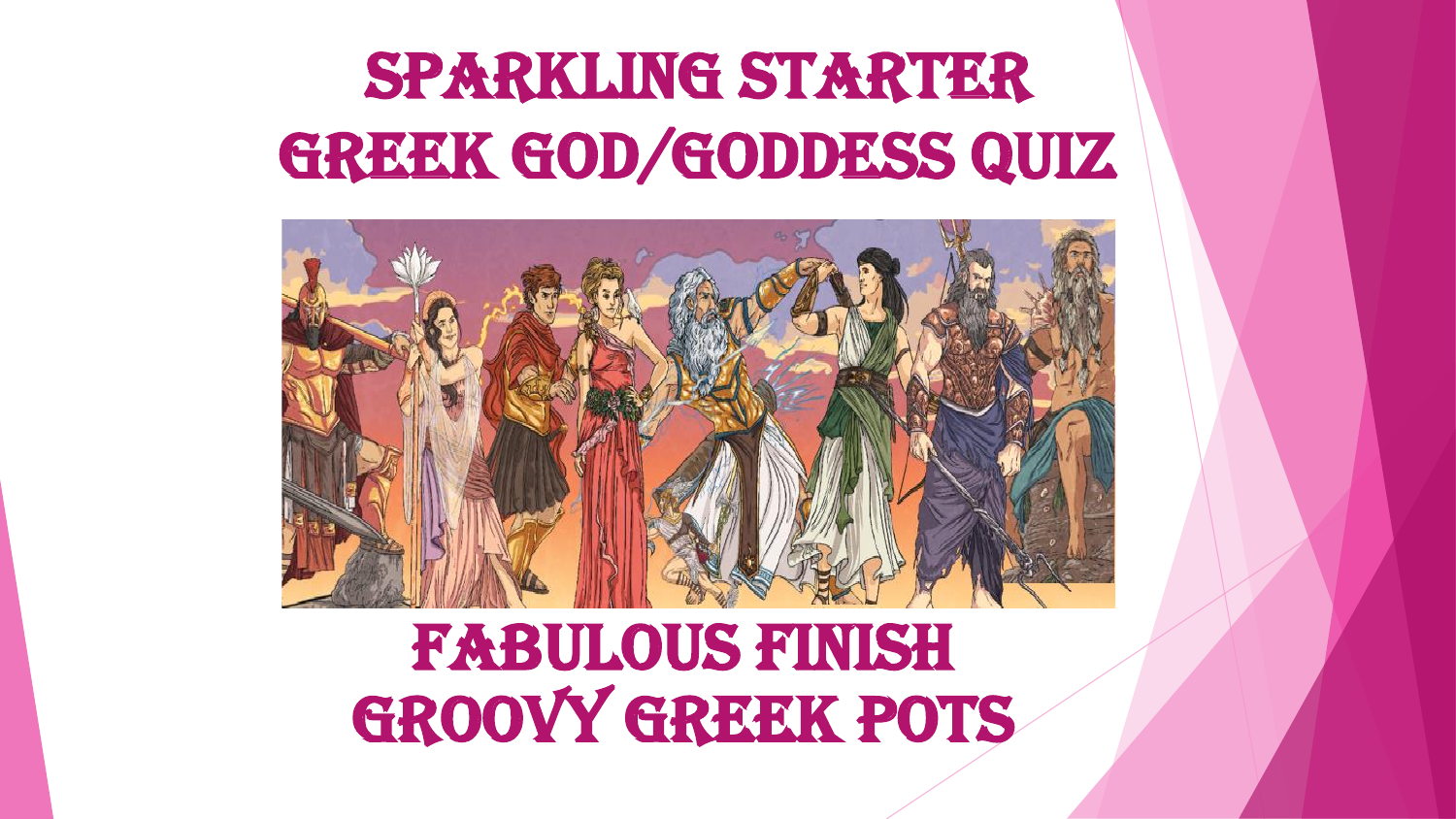## **English**

#### **Class Text**

The Greek myths will come alive through shared reading. Hercules will be the inspiration for extended story writing.

#### **How can you help?**

Talk to your child about what they can remember from the myths and legends. Ask them questions such as: What do you like or dislike about it? What are the themes of the story? Which character do you like best and why?

Encourage them to use examples from the story itself. e.g. *"I like Medina because..."*

Please don't watch the film with your child as this will be shown as the weeks and story progresses.





#### **We will be writing:**

- A diary entry as Hercules
- An encyclopaedia entry of the Greek gods
- An explanation of how to train a true hero
- A detailed description of an action scene

We will be performing poetry linked to the Ancient Greeks .

#### **Assessment**

The children will sit a half termly test in reading and Grammar, Punctuation and Spelling. This will inform future planning and teaching.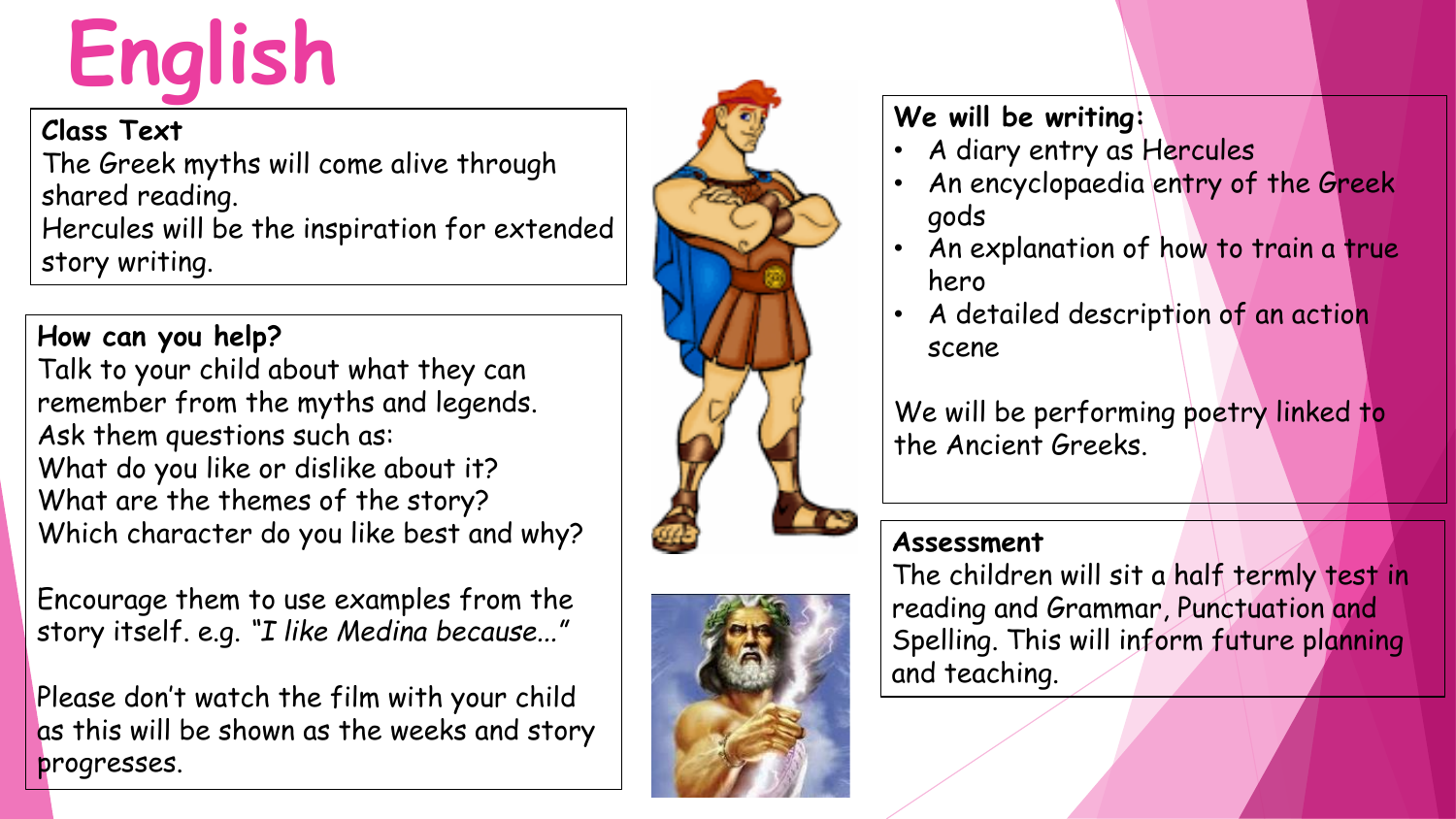### **Maths**

#### **Overview**

- Four digit numbers: Addition, subtraction
- Four digit numbers: portioning, redistributing and models
- Four digit numbers: using units of length and weight
- 2, 3, 4, 8 times tables

**How do we plan?** We use NECTM Maths Scheme of Learning alongside other material.

**How can you help?** Please continue to encourage your child to learn their times tables and associated division facts. e.g  $7 \times 6 = 42$ ,  $6 \times 7 = 42$ ,  $42 \div 7 + 6$  and  $42 / 6 = 7$ 

Why not visit these websites at home.

[www.myminimaths.co.uk](http://www.myminimaths.co.uk/) <https://ttrockstars.com/> [https://www.topmarks.co.uk/maths-games/hit-the](https://www.topmarks.co.uk/maths-games/hit-the-button)button



IN THE TEACHING OF MATHEMATICS

#### **Assessment**

The children will sit a half termly test in arithmetic and reasoning. This will inform future planning and teaching.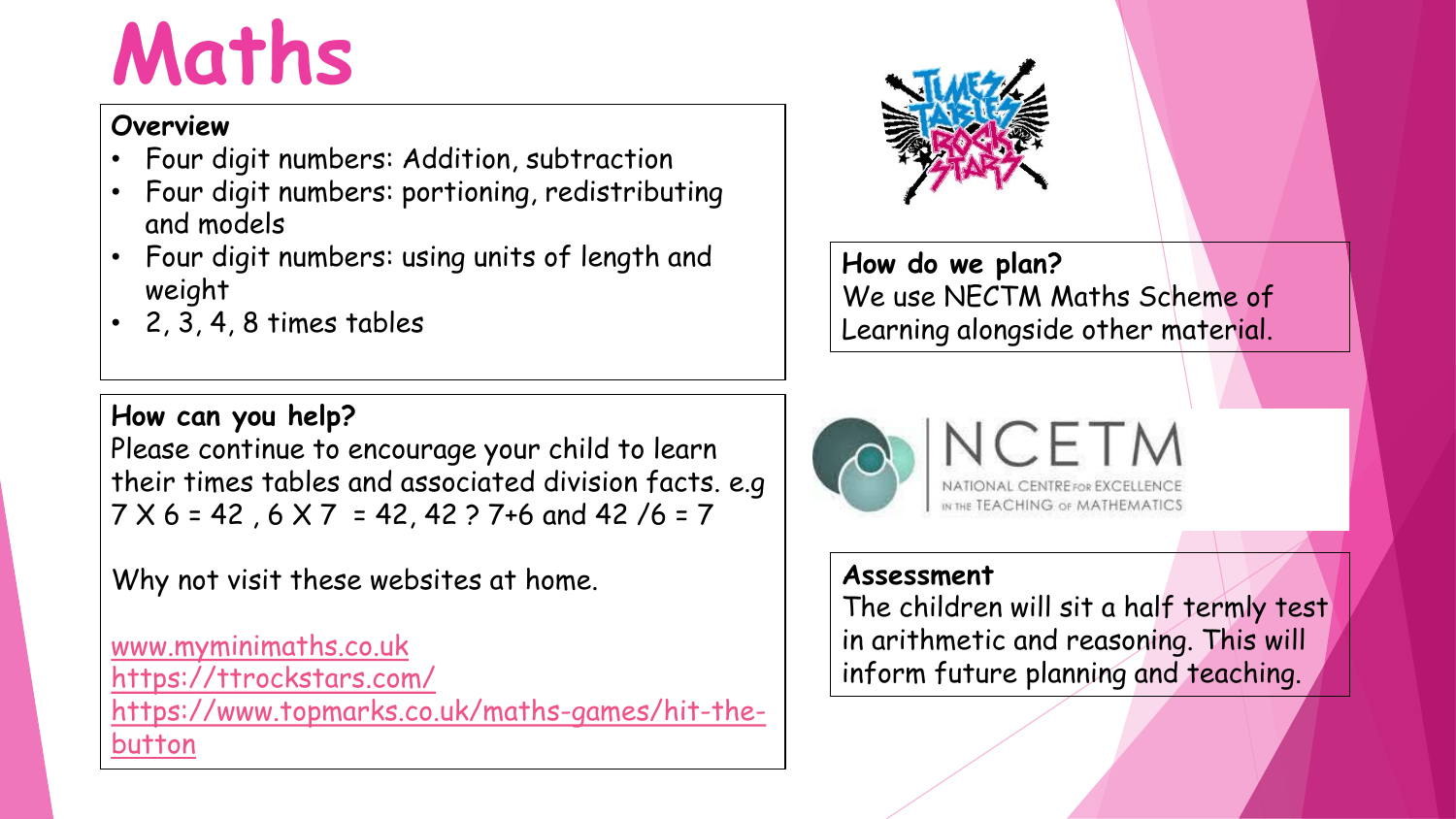### **Science**

In Science, we will be learning about the human body specifically concentrating on the human digestion system with a great practical experiment. We will also be looking at teeth and comparing human and animal dental structure.

## **Computing**

In Computing, we will be looking at creating an interactive guide on Seesaw. We will also be spending time taking a detailed look at internet safety through an interactive on line portal that keeps the learning fun and purposeful.



**Primary Teeth Secondary Teeth** 

**Teeth Names** 

**How can you help?** \*Research spread sheets \*Research information on light and identify different light sources at home \*Use a light source to create a puppet show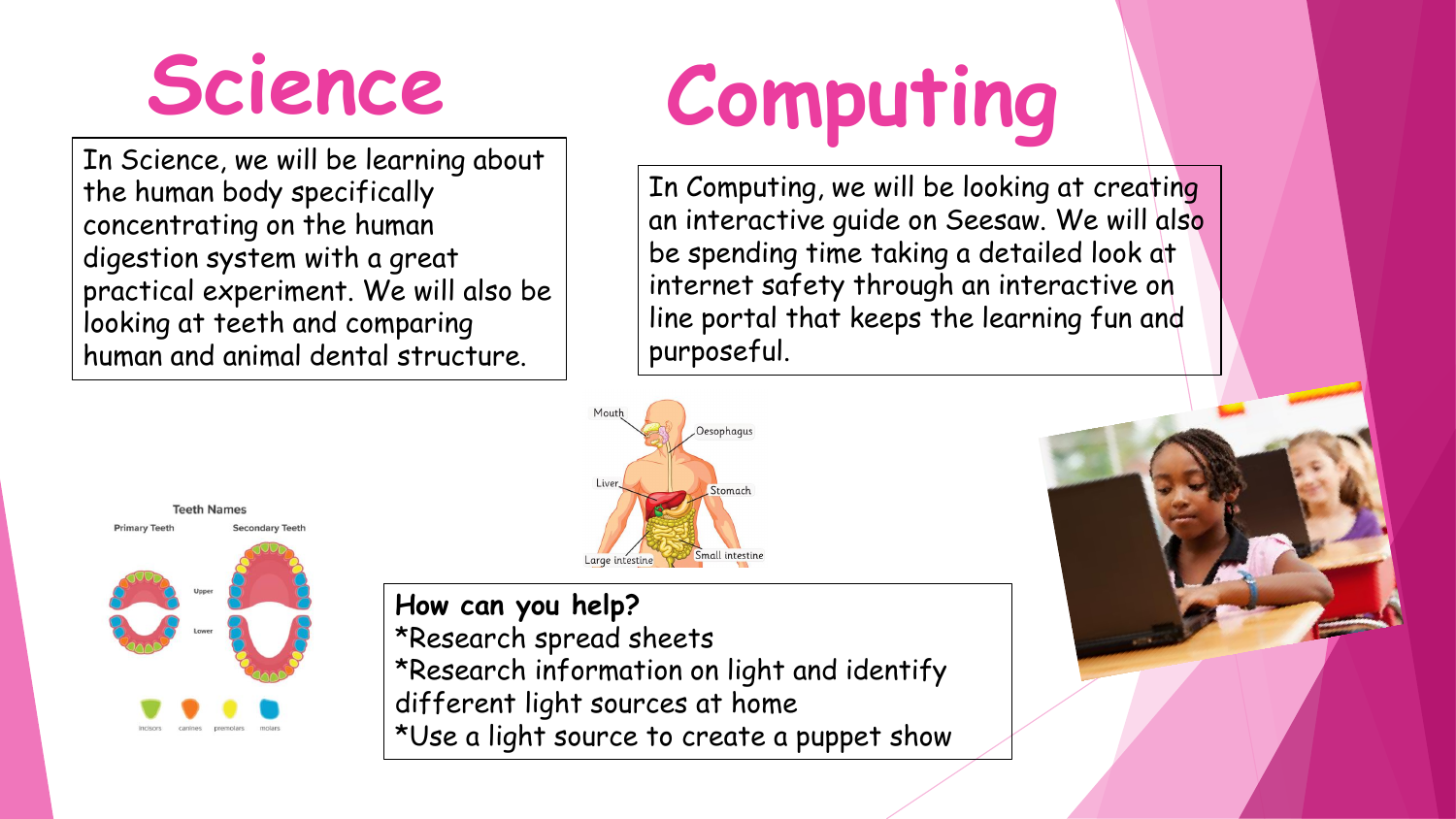## **History**

In History, we will be using primary and secondary resources [to learn about the life and](https://www.google.com/url?sa=i&rct=j&q=&esrc=s&source=images&cd=&cad=rja&uact=8&ved=2ahUKEwjNkqiPp9beAhVPxYUKHZkTA4oQjRx6BAgBEAU&url=https://www.biography.com/people/william-blake-9214491&psig=AOvVaw0Evhvd-7TraoXp-zS1TMDQ&ust=1542368107977972)  times of Ancient Greeks.

We will look at timelines to place the period, research and compare different Greek gods and Goddesses and connect this with mythical creatures.



#### **Art**

In Art, we will be researching Greek pots. We will use our sketch books to collect and record ideas and work towards a final piece using the technique of modelling using clay.

### **RE**

We will be looking at the Christmas story and the symbolism that is connected to it.

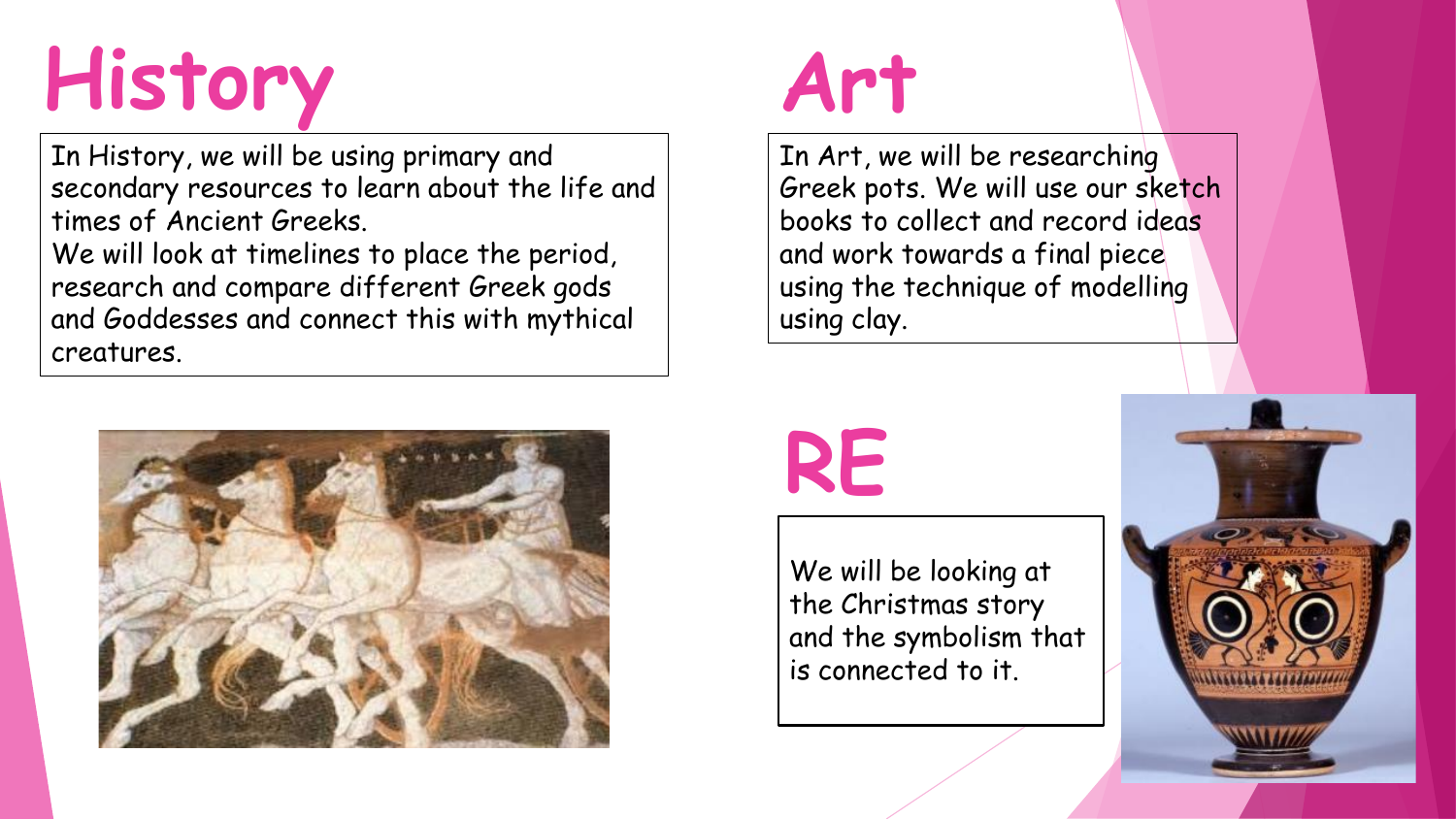

In PE, we will be will be developing our ball skills. We will be focusing on different throwing techniques and receiving the ball particularly in tag rugby.

### **PSHE**



In PSHE, we will be looking at relationships and feelings. We will be discussing through circle times, how we deal with confrontations and we can resolve conflicts between peers.

# **Mindfulness**



Every day we do daily mindfulness. This can be in the form of: \*Mindfulness colouring \*Yoga \*Listening to calming music \*Movement

### **Music**

We will be looking at the music of ABBA specifically focusing on the singing and performance of Mama Mia.